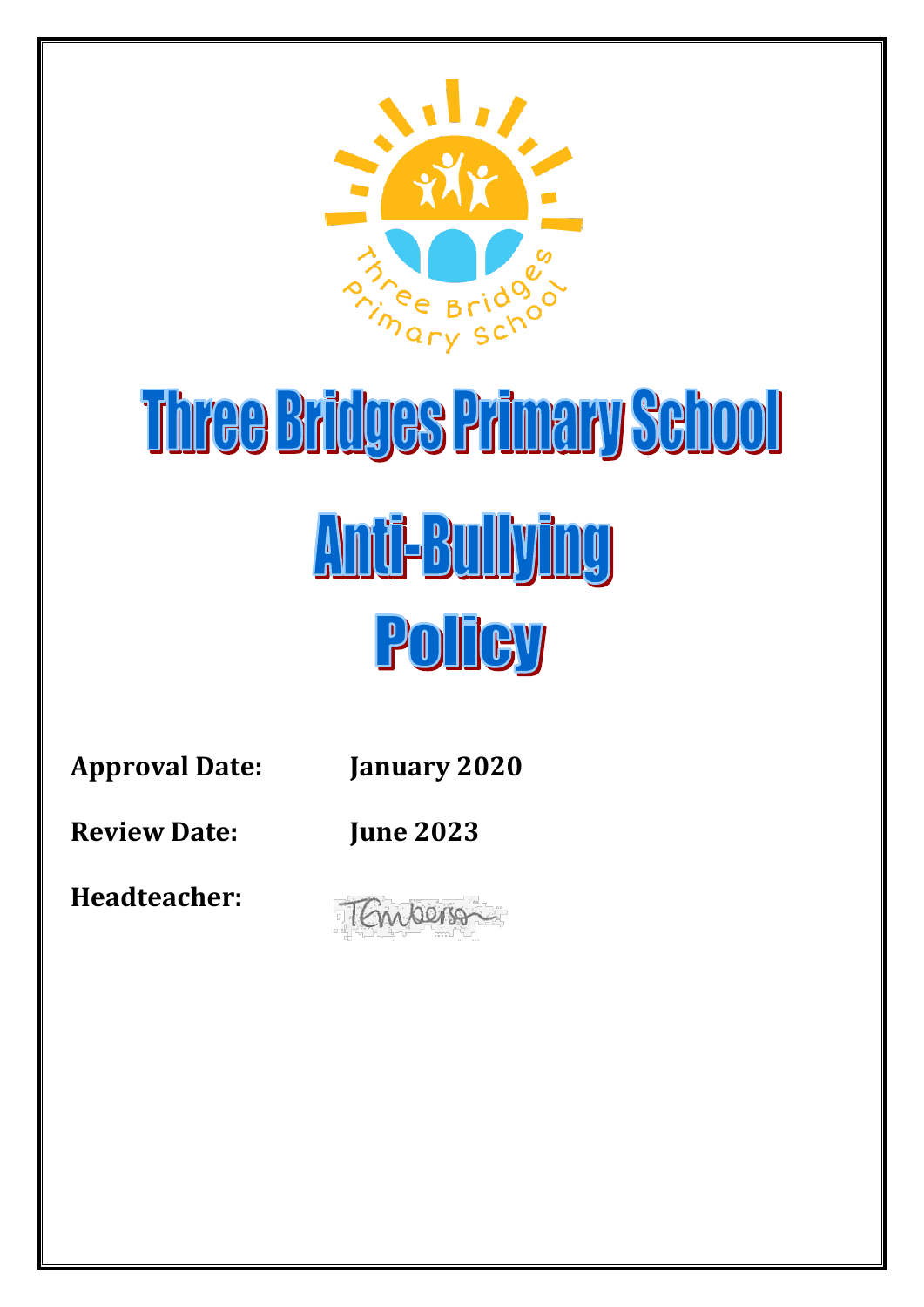#### **Key Contact Personnel**

**Nominated Member of Leadership Staff Responsible for the policy:**  Mrs Trudy Emberson (Headteacher)

**Designated Safeguarding Lead:**  Mrs Trudy Emberson (Headteacher)

**Deputy Designated Safeguarding Leads:** Mrs Laura Roberts, Mr Matt Andrews and Mr Gary Stockton (Deputy Headteachers) Mrs Lucy Monnery (Assistant Headteacher)

**Named Safeguarding Governors:**  Mr Andrew Eley

Date updated: June 2021

Agreed and ratified previously by Governing Body

Date of next review: June 2023

#### **Three Bridges Primary Schools' Anti-Bullying Policy**

This policy is based on DfE guidance "Preventing and Tackling Bullying" July 2017 and supporting documents. It also considers the DfE statutory guidance "Keeping Children Safe in Education" 2018 and 'Sexual violence and sexual harassment between children in schools and colleges' guidance. The setting has also read Childnet's "Cyberbullying: Understand, Prevent and Respond: Guidance for Schools" and DfE research into anti-bullying practices[: www.gov.uk/government/publications/approaches-to-preventing](http://www.gov.uk/government/publications/approaches-to-preventing-andtackling-bullying)[andtackling-bullying](http://www.gov.uk/government/publications/approaches-to-preventing-andtackling-bullying)

#### **Contents:**

| Policy objectives                              | 2        |
|------------------------------------------------|----------|
| Links with other school policies and practices | 2        |
| Links to legislation                           | 2        |
| Responsibilities                               | 2        |
| Definition of bullying                         | 2        |
| Forms of bullying                              | 3        |
| School ethos                                   | 3        |
| Responding to bullying                         | 4        |
| Preventing bullying                            | 6        |
| Involvement of pupils & carers                 | 7 & 8    |
| Monitoring                                     | 8        |
| Useful links                                   | 8,9 & 10 |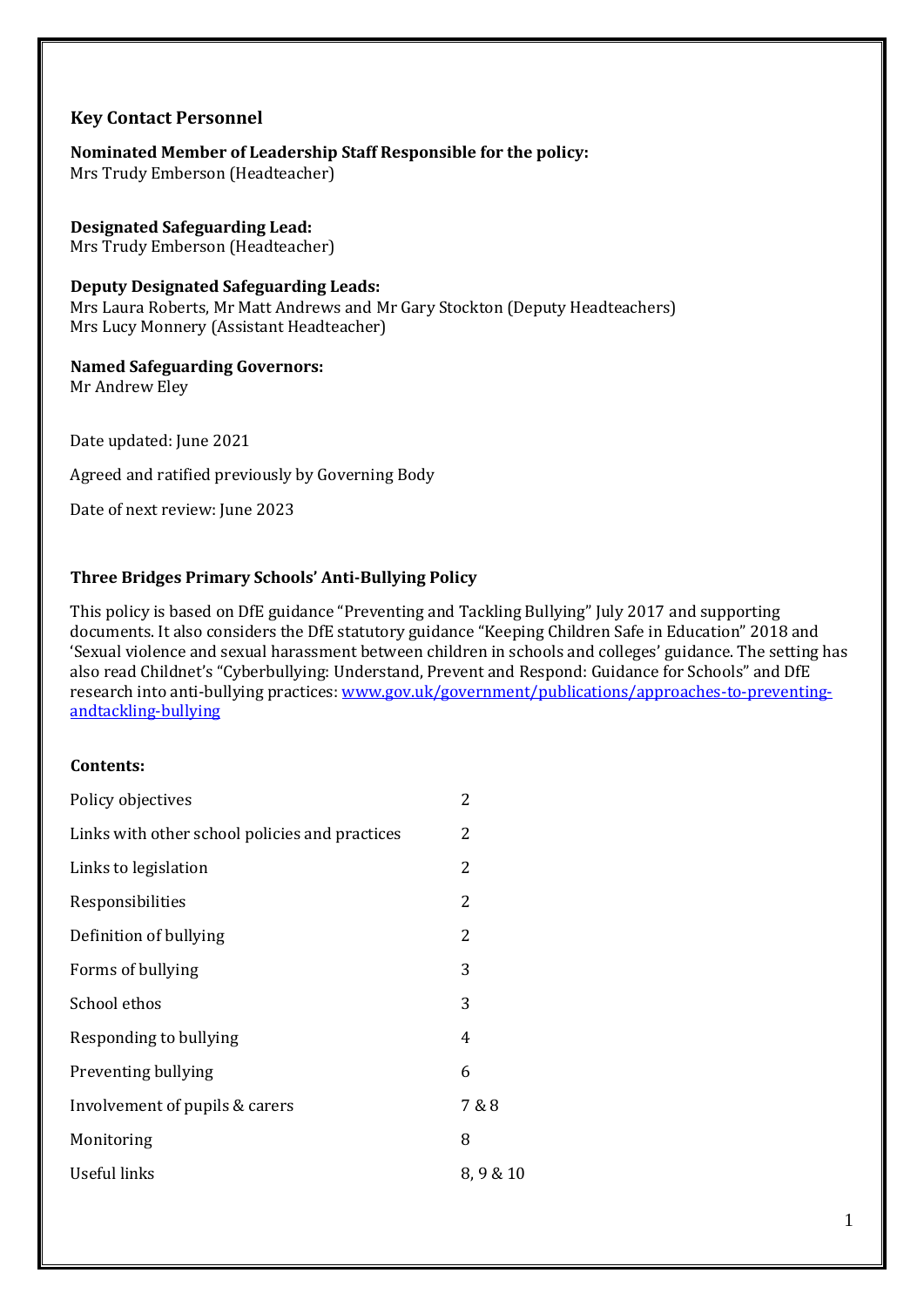1) Policy objectives:

- This policy outlines what Three Bridges Primary School will do to prevent and tackle all forms of bullying.
- The policy has been adopted with the involvement of the whole school community.
- Three Bridges Primary School are committed to developing an anti-bullying culture where the bullying of adults, children or young people is not tolerated in any form.

2) Links with other school policies and practices

- This policy links with several school policies, practices and action plans including:
	- o Behaviour and discipline policy
	- o Complaints policy
	- o Child protection policy
	- o Confidentiality policy
	- o Online safety and Acceptable Use Policies (AUP)
	- o Curriculum policies, such as: PSHE, citizenship and computing
	- o Mobile phone and social media policies
	- o Searching, screening and confiscation policy
- 3) Links to legislation
	- There are several pieces of legislation which set out measures and actions for schools in response to bullying, as well as criminal and civil law. These may include (but are not limited to):
		- o The Education and Inspection Act 2006, 2011
		- o The Equality Act 2010
		- o The Children Act 1989
		- o Protection from Harassment Act 1997
		- o The Malicious Communications Act 1988
		- o Public Order Act 1986

#### 4) Responsibilities

- It is the responsibility of:
	- o The Headteacher to communicate this policy to the school community, to ensure that disciplinary measures are applied fairly, consistently and reasonably, and that a member of the senior leadership team is identified to take overall responsibility.
	- o Governors to take a lead role in monitoring and reviewing this policy.
	- o All staff, including: governors, senior leadership, teaching and non-teaching staff, to support, uphold and implement this policy accordingly.
	- o Parents/carers to support their children and work in partnership with the school.
	- o Pupils to abide by the policy.
- 5) Definition of bullying
	- Bullying can be defined as "behaviour by an individual or a group, repeated over time that intentionally hurts another individual either physically or emotionally". (DfE "Preventing and Tackling Bullying", July 2017)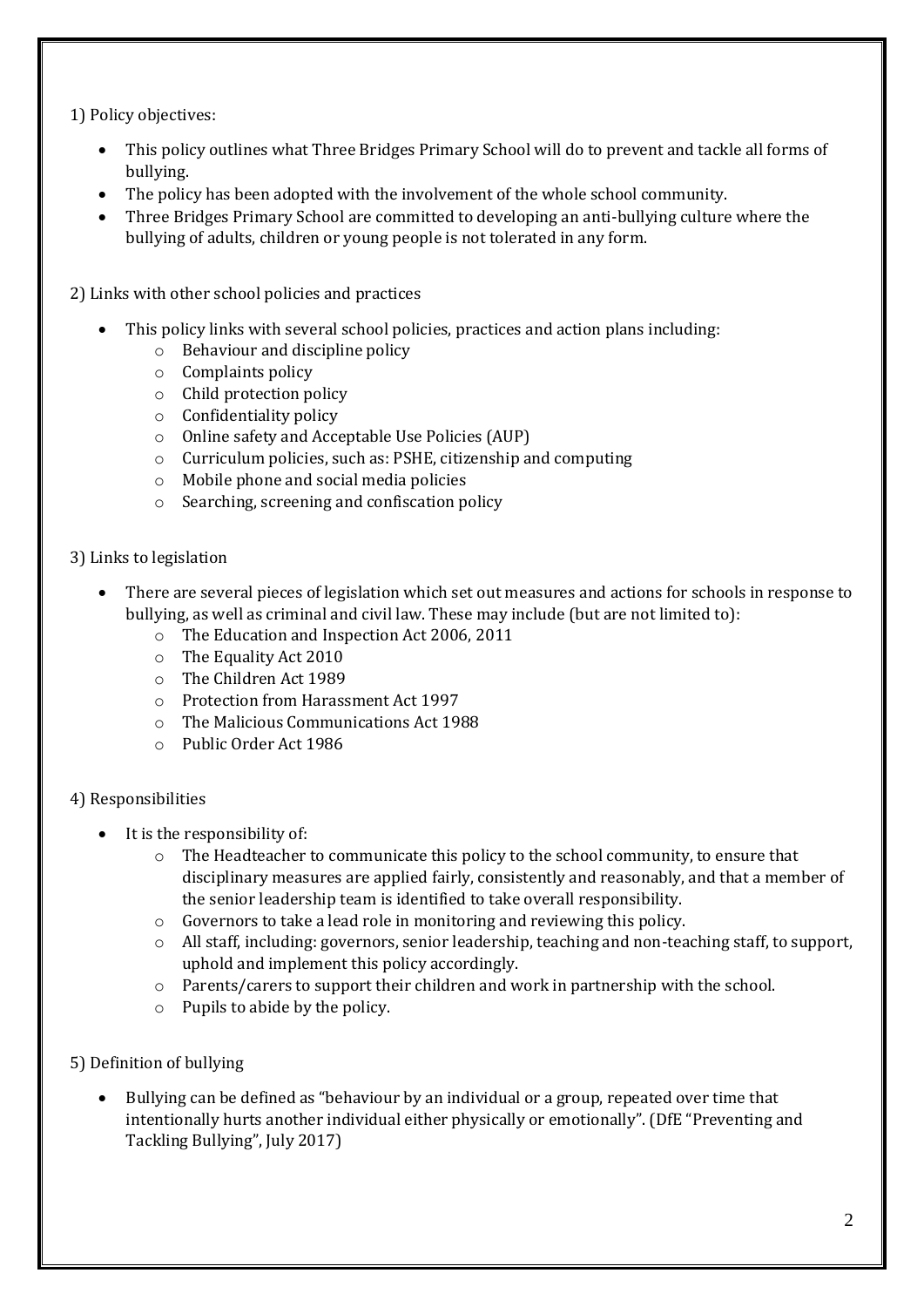- Bullying can include name calling, taunting, mocking, making offensive comments; kicking; hitting; taking belongings; producing offensive graffiti; gossiping; excluding people from groups and spreading hurtful and untruthful rumours.
- This includes the same unacceptable behaviours expressed online, sometimes called online or cyberbullying. This can include: sending offensive, upsetting and inappropriate messages by phone, text, instant messenger, through gaming, websites, social media sites and apps, and sending offensive or degrading photos or videos.
- Bullying is recognised by the school as being a form of peer on peer abuse. It can be emotionally abusive and can cause severe and adverse effects on children's emotional development.

6) Forms and types of bullying covered by this policy

- Bullying can happen to anyone. This policy covers all types and forms of bullying including:
	- o Bullying related to physical appearance
	- o Bullying of young carers, children in care or otherwise related to home circumstances
	- o Bullying related to physical/mental health conditions
	- o Physical bullying
	- o Emotional bullying
	- o Sexual bullying
	- o Bullying via technology, known as online or cyberbullying
	- o Prejudicial bullying (against people/pupils with protected characteristics):
	- Bullying related to race, religion, faith and belief and for those without faith
- Bullying related to ethnicity, nationality or culture
- Bullying related to Special Educational Needs or Disability (SEND)
- Bullying related to sexual orientation (homophobic/biphobic bullying)
- Gender based bullying, including transphobic bullying

#### 7) School ethos

- Three Bridges Primary School communities recognises that all forms of bullying, especially if left unaddressed, can have a devastating effect on individuals; it can create a barrier to learning and have serious consequences for mental wellbeing.
- By effectively preventing and tackling bullying our school can help to create a safe and disciplined environment, where pupils are able to learn and fulfil their potential.
- Our Community:
	- o Monitors and reviews our anti-bullying policy and practice on a regular basis.
	- o Supports staff to promote positive relationships to help prevent bullying.
	- $\circ$  Recognises that some members of our community may be more vulnerable to bullying and its impact than others; this may include children with SEND. Being aware of this will help us to develop effective strategies to prevent bullying from happening and provide appropriate support, if required.
	- o Will intervene by identifying and tackling bullying behaviour appropriately and promptly.
	- o Ensures our pupils are aware that bullying concerns will be dealt with sensitively and effectively; that everyone should feel safe to learn and abide by the anti-bullying policy.
	- $\circ$  Requires all members of the community to work with the school to uphold the anti-bullying policy.
	- o Recognises the potential impact of bullying on the wider family of those affected so will work in partnership with parents/carers regarding all reported bullying concerns and will seek to keep them informed at all stages.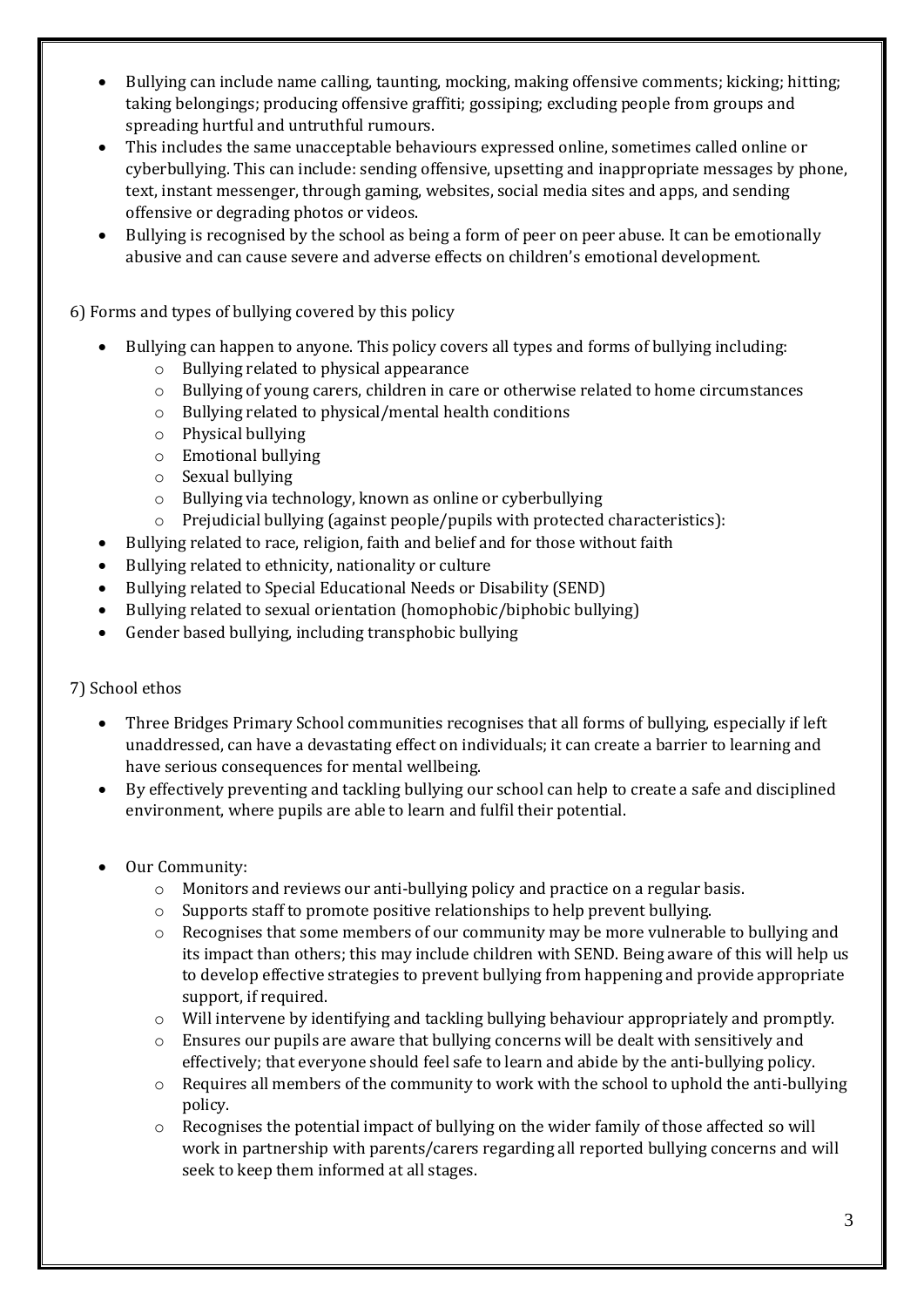- $\circ$  Will deal promptly with grievances regarding the school response to bullying in line with our complaints policy
- o Seeks to learn from good anti-bullying practice elsewhere.
- o Utilises support from the Local Authority and other relevant organisations when appropriate.

#### 8) Responding to bullying

- The following steps may be taken when dealing with all incidents of bullying reported to the school:
	- $\circ$  If bullying is suspected or reported, the incident will be dealt with immediately by the member of staff who has been approached or witnessed the concern.
	- o The school will provide appropriate support for the person being bullied making sure they are not at risk of immediate harm and will involve them in any decision making, as appropriate.
	- $\circ$  A designated member of the Senior Leadership team will interview all parties involved.
	- $\circ$  The DSL will be informed of all bullying issues where there are safeguarding concerns.
	- $\circ$  The school will speak with and inform other staff members, where appropriate.
	- $\circ$  The school will ensure parents/carers are kept informed about the concern and action taken, as appropriate and in line with child protection and confidentially policies.
	- $\circ$  Sanctions, as identified within the school behaviour policy, and support will be implemented in consultation with all parties concerned.
	- $\circ$  If necessary, other agencies may be consulted or involved, such as the police, if a criminal offence has been committed, or other local services including early help or children's social care, if a child is felt to be at risk of significant harm.
	- $\circ$  Where the bullying of or by pupils takes place off school site or outside of normal school hours (including cyberbullying), the school will ensure that the concern is fully investigated. If required, the DSL will collaborate with other schools. Appropriate action will be taken, including providing support and implementing sanctions in school in accordance with this policy and the school's behaviour policy.
	- o A clear and precise account of bullying incidents will be recorded by the school in accordance with existing procedures. This will include recording appropriate details regarding decisions and action taken.

## *Cyberbullying*

- When responding to cyberbullying concerns, the school will:
	- o Act as soon as an incident has been reported or identified.
	- $\circ$  Provide appropriate support for the person who has been cyberbullied and work with the person who has carried out the bullying to ensure that it does not happen again.
	- $\circ$  Encourage the person being bullied to keep any evidence (screenshots) of the bullying activity to assist any investigation.
	- o Take all available steps where possible to identify the person responsible. This may include:
		- looking at use of the school systems;
		- **identifying and interviewing possible witnesses;**
		- contacting the service provider and the police, if necessary.
	- o Work with the individuals and online service providers to prevent the incident from spreading and assist in removing offensive or upsetting material from circulation. This may include:
		- Support reports to a service provider to remove content if those involved are unable to be identified or if those involved refuse to or are unable to delete content.
		- Confiscating and searching pupils' electronic devices, such as mobile phones, in accordance with the law and the school searching and confiscation policy. (We will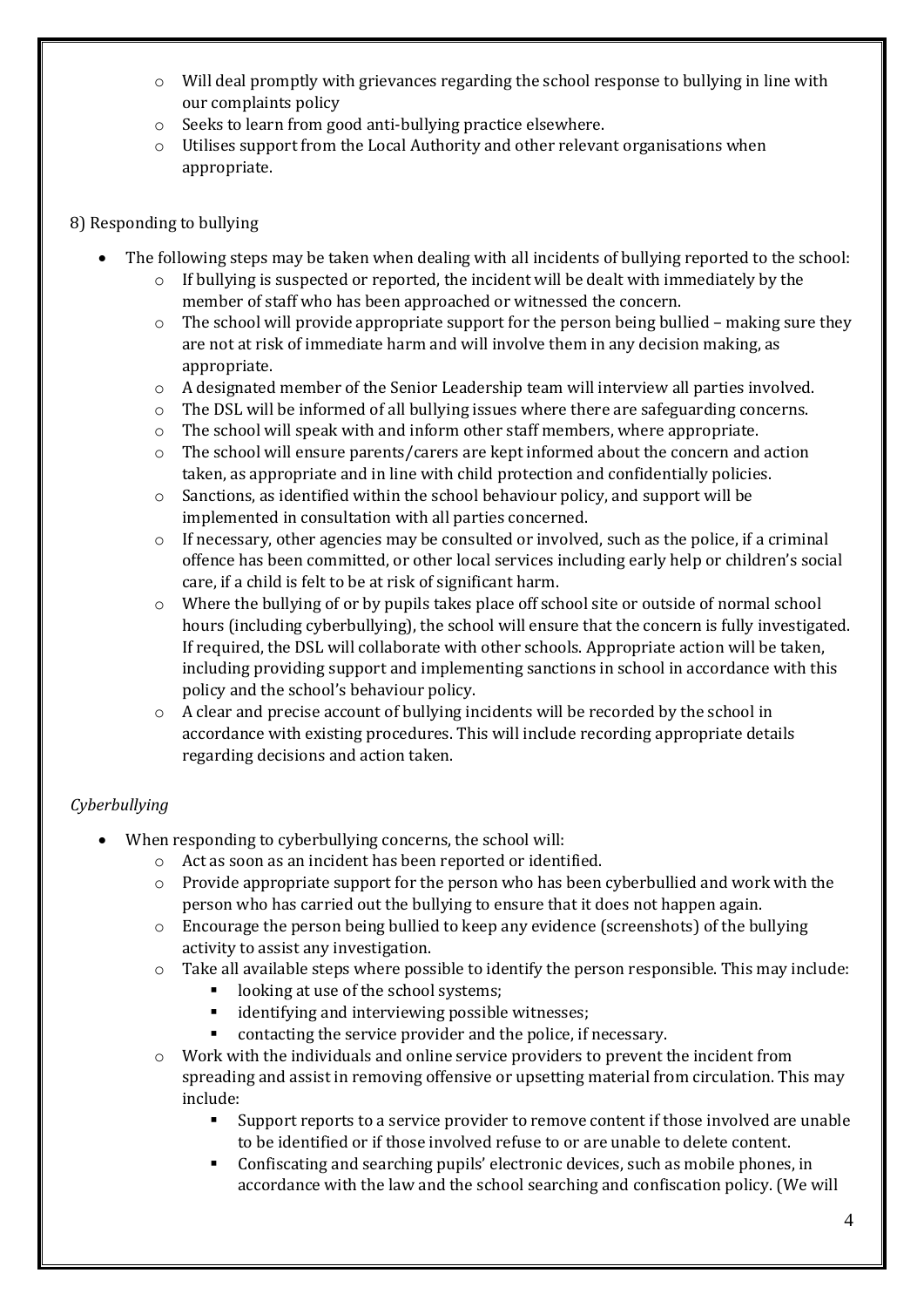access the DfE 'Searching, screening and confiscation at school' and Childnet cyberbullying guidance to ensure that the schools powers are used proportionately and lawfully).

- Requesting the deletion of locally-held content and content posted online if they contravene school behavioural policies.
- $\circ$  Ensure that sanctions are applied to the person responsible for the cyberbullying; the school will take steps to change the attitude and behaviour of the bully, as well as ensuring access to any additional help that they may need.
- o Inform the police if a criminal offence has been committed.
- o Provide information to staff and pupils regarding steps they can take to protect themselves online. This may include:
	- advising those targeted not to retaliate or reply;
	- providing advice on blocking or removing people from contact lists;
	- **•** helping those involved to think carefully about what private information they may have in the public domain.

## *Supporting pupils*

- Pupils who have been bullied will be supported by:
	- o Reassuring the pupil and providing continuous pastoral support.
	- o Offering an immediate opportunity to discuss the experience with their teacher, the designated safeguarding lead, or a member of staff of their choice.
	- o Being advised to keep a record of the bullying as evidence and discuss how respond to concerns and build resilience as appropriate.
	- o Working towards restoring self-esteem and confidence.
	- o Providing ongoing support; this may include: working and speaking with staff, offering formal counselling, engaging with parents and carers.
- Where necessary, working with the wider community and local/national organisations to provide further or specialist advice and guidance; this could include support through Early Help or Specialist Children's Services, or support through the Children and Young People's Mental Health Service (CYPMHS).
- Pupils who have perpetrated bullying will be helped by:
	- $\circ$  Discussing what happened, establishing the concern and the need to change.
	- o Informing parents/carers to help change the attitude and behaviour of the child.
	- o Providing appropriate education and support regarding their behaviour or actions.
	- o If online, requesting that content be removed and reporting accounts/content to service provider.
	- $\circ$  Sanctioning, in line with school behaviour/discipline policy; this may include official warnings, detentions, removal of privileges (including online access when encountering cyberbullying concerns), and fixed-term or permanent exclusions.
	- $\circ$  Where necessary, working with the wider community and local/national organisations to provide further or specialist advice and guidance; this may include involvement from the Police or referrals to Early Help, Specialist Children's Services, or the Children and Young People's Mental Health Service (CYPMHS).

## *Supporting adults*

- Our school takes measures to prevent and tackle bullying among pupils; however, it is equally important to recognise that bullying of adults, including staff and parents, whether by pupils, parents or other staff members, is unacceptable.
- Adults who have been bullied or affected will be supported by:
	- $\circ$  Offering an immediate opportunity to discuss the concern with the designated safeguarding lead.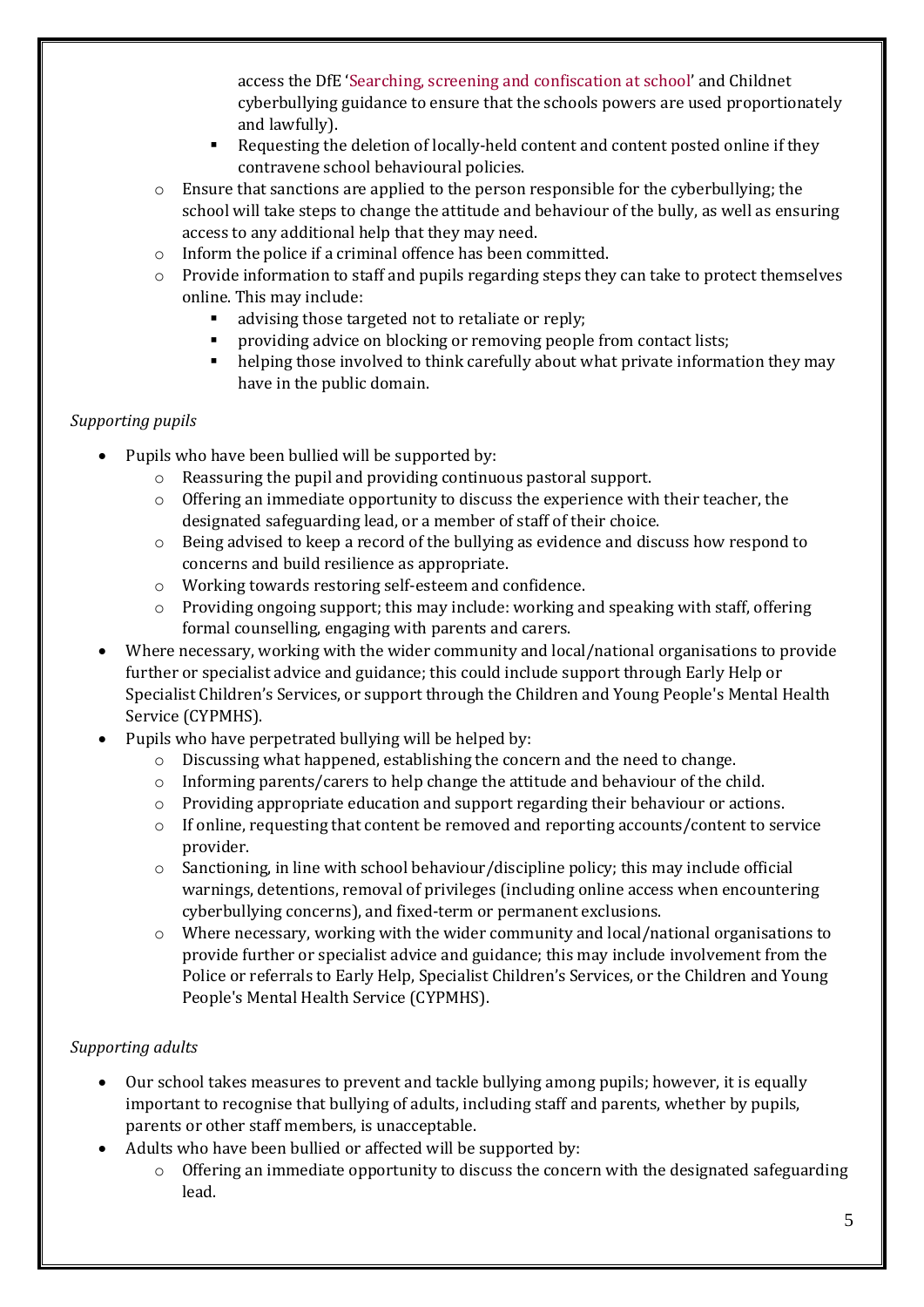- $\circ$  Advising them to keep a record of the bullying as evidence and discuss how to respond to concerns and build resilience, as appropriate.
- o Where the bullying takes place off school site or outside of normal school hours (including online), the school will still investigate the concern and ensure that appropriate action is taken in accordance with the schools' behaviour and discipline policy.
- $\circ$  Reporting offensive or upsetting content and/or accounts to the service provider, where the bullying has occurred online.
- o Reassuring and offering appropriate support.
- o Working with the wider community and local/national organisations to provide further or specialist advice and guidance.
- Adults who have perpetrated the bullying will be helped by:
	- $\circ$  Discussing what happened with a senior member of staff and/or the Headteacher to establish the concern.
	- o Establishing whether a legitimate grievance or concern has been raised and signposting to the school's official complaints procedures.
	- o If online, requesting that content be removed.
	- $\circ$  Instigating disciplinary, civil or legal action as appropriate or required. Specific guidance is available for leaders regarding dealing with complaints made on social networking sites: [www.kelsi.org.uk/child-protection-and-safeguarding/esafety](http://www.kelsi.org.uk/child-protection-and-safeguarding/esafety)

## 9) Preventing bullying

#### *Environment*

- The whole school community will:
	- o Create and support an inclusive environment which promotes a culture of mutual respect, consideration and care for others, which will be upheld by all.
	- o Recognise that bullying can be perpetrated or experienced by any member of the community, including adults and children (peer on peer abuse).
	- o Recognises the potential for children with SEN and disabilities to be disproportionally impacted by bullying and will implement additional pastoral support as required.
	- $\circ$  Openly discuss differences between people that could motivate bullying, such as: children with different family situations, such as looked after children or those with caring responsibilities, religion, ethnicity, disability, gender, sexuality or appearance related difference.
	- o Challenge practice and language (including 'banter') which does not uphold the school values of tolerance, non-discrimination and respect towards others.
	- o Be encouraged to use technology, especially mobile phones and social media, positively and responsibly.
	- o Work with staff, the wider community and outside agencies to prevent and tackle concerns including all forms of prejudice-driven bullying.
	- o Actively create "safe spaces" for vulnerable children and young people.
	- o Celebrate success and achievements to promote and build a positive school ethos.

## *Policy and Support*

- The whole school community will:
	- o Provide a range of approaches for pupils, staff and parents/carers to access support and report concerns.
	- o Regularly update and evaluate our practice to consider the developments of technology and provide up-to-date advice and education to all members of the community regarding positive online behaviour.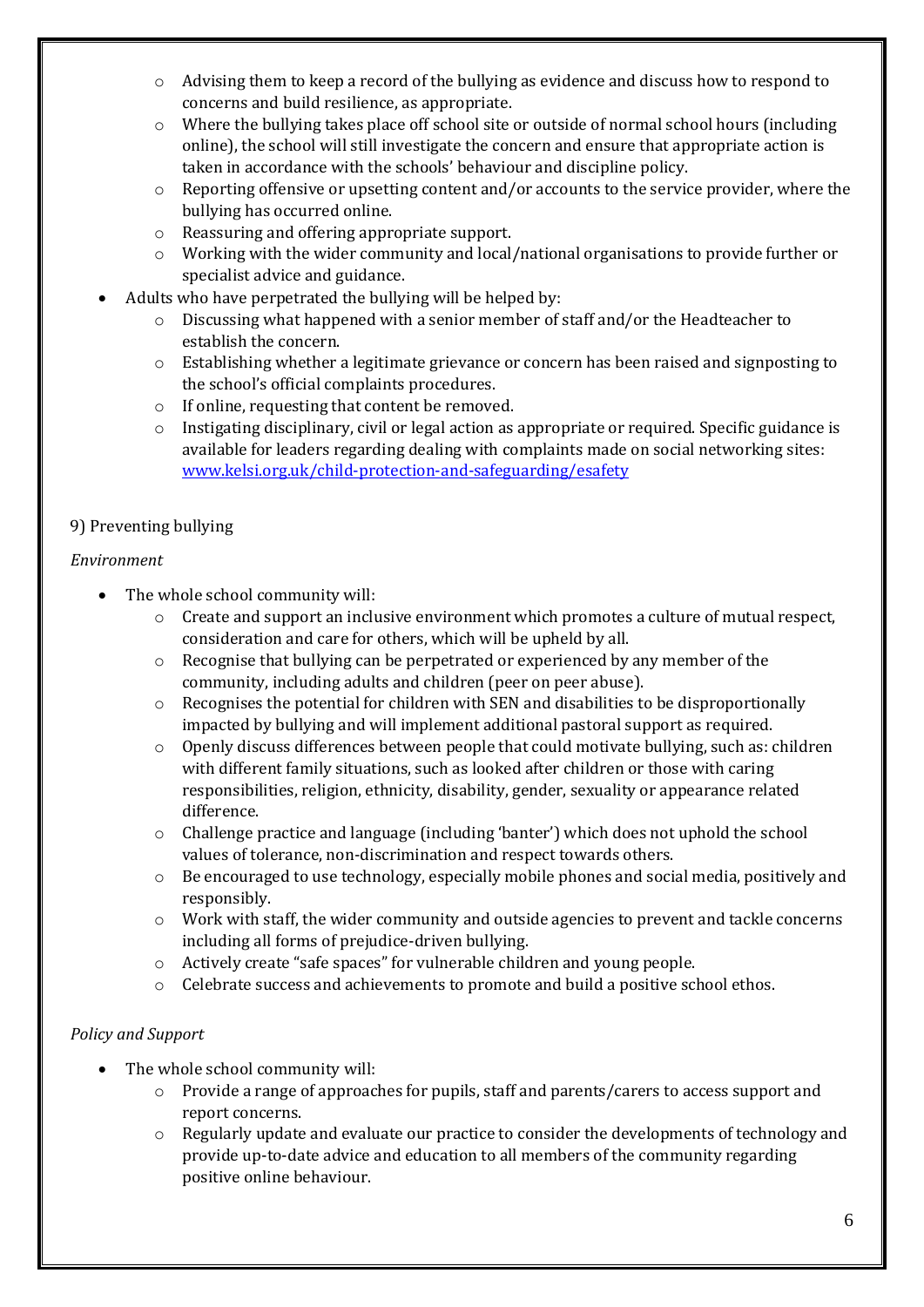- $\circ$  Take appropriate, proportionate and reasonable action, in line with existing school policies, for any bullying bought to the schools' attention, which involves or affects pupils, even when they are not on school premises; for example, when using school transport or online, etc.
- o Implement appropriate disciplinary sanctions; the consequences of bullying will reflect the seriousness of the incident, so that others see that bullying is unacceptable.
- $\circ$  Use a variety of techniques to resolve the issues between those who bully, and those who have been bullied.

## *Education and Training*

- The school community will:
	- $\circ$  Train all staff, including: teaching staff, support staff (e.g. administration staff, lunchtime support staff and site support staff) and pastoral staff, to identify all forms of bullying and take appropriate action, following the school's policy and procedures, including recording and reporting incidents.
	- $\circ$  Consider a range of opportunities and approaches for addressing bullying throughout the curriculum and other activities, such as: through displays, assemblies, peer support, the school/student council, etc.
	- $\circ$  Collaborate with other local educational settings as appropriate, and during key times of the year, for example during transition.
	- $\circ$  Ensure anti-bullying has a high profile throughout the year, reinforced through key opportunities such as anti-bullying week
	- o Provide systematic opportunities to develop pupils' social and emotional skills, including building their resilience and self-esteem.

## 10) Involvement of pupils

- We will:
	- $\circ$  Involve pupils in policy writing and decision making, to ensure that they understand the school's approach and are clear about the part they play in preventing bullying.
	- o Regularly canvas children and young people's views on the extent and nature of bullying.
	- o Ensure that all pupils know how to express worries and anxieties about bullying.
	- $\circ$  Ensure that all pupils are aware of the range of sanctions which may be applied against those engaging in bullying.
	- o Involve pupils in anti-bullying campaigns in schools and embedded messages in the wider school curriculum.
	- o Utilise pupil voice in providing pupil led education and support
	- $\circ$  Publicise the details of internal support, as well as external helplines and websites.
	- o Offer support to pupils who have been bullied and to those who are bullying to address the problems they have.

11) Involvement and liaison with parents and carers

- We will:
	- o Take steps to involve parents and carers to ensure they are aware that the school does not tolerate any form of bullying. Make sure that key information about bullying (including policies and named points of contact) is available to parents/carers in a variety of formats, including via the school website
	- o Ensure all parents/carers know who to contact if they are worried about bullying and where to access independent advice.
	- $\circ$  Work with all parents/carers and the local community to address issues beyond the school gates that give rise to bullying.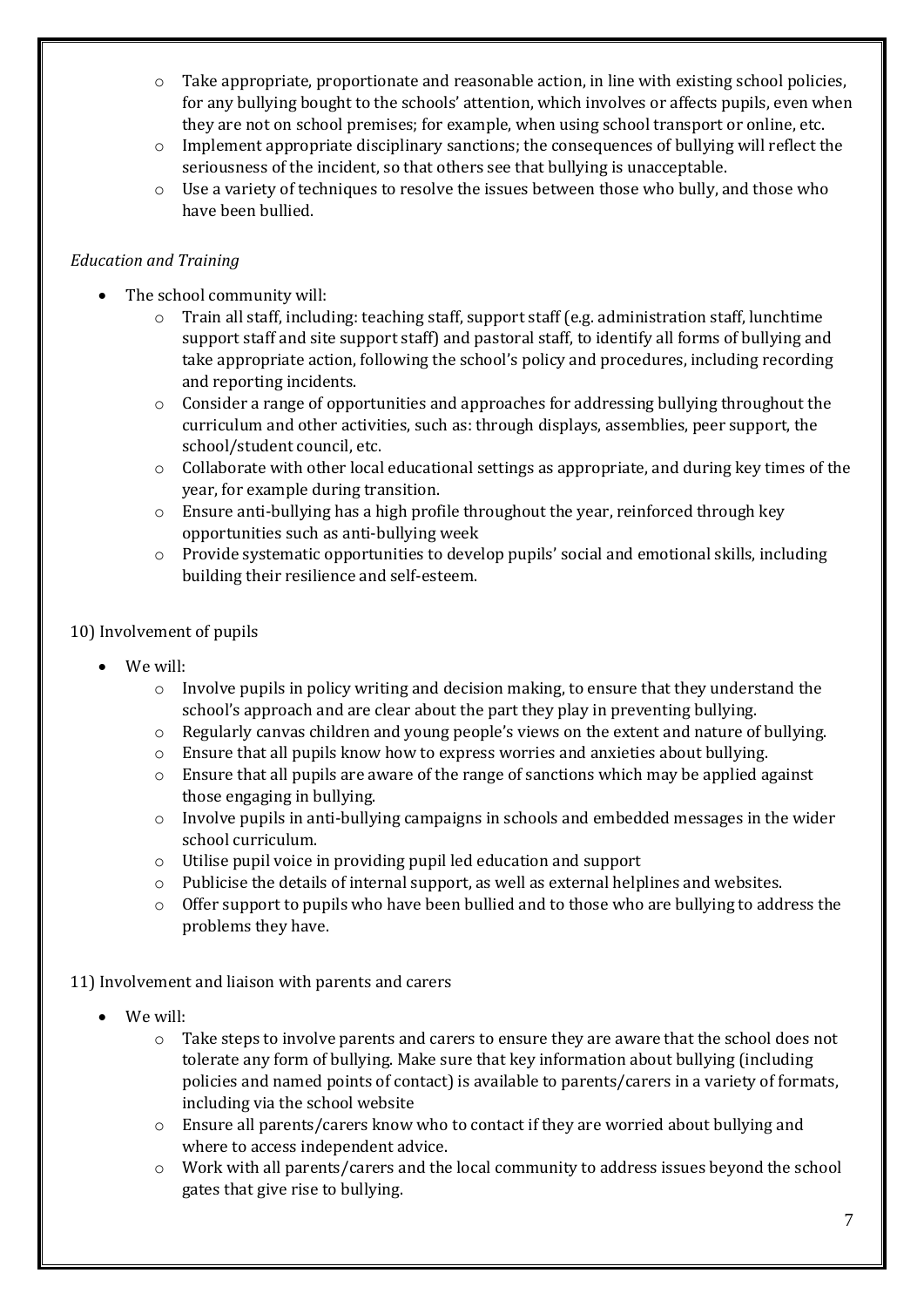- $\circ$  Ensure that parents work with the school to role model positive behaviour for pupils, both on and offline.
- o Ensure all parents/carers know about our complaints procedure and how to use it effectively, to raise concerns in an appropriate manner.

12) Monitoring and review: putting policy into practice

- The school will ensure that they regularly monitor and evaluate mechanisms to ensure that the policy is being consistently applied.
- Any issues identified will be incorporated into the school's action planning.
- The Headteacher will be informed of bullying concerns, as appropriate.
- The named Governor for bullying will report on a regular basis to the governing body on incidents of bullying, including outcomes.

13) Useful links and supporting organisations

- Anti-Bullying Alliance: [www.anti-bullyingalliance.org.uk](http://www.anti-bullyingalliance.org.uk/)
- Childline[: www.childline.org.uk](http://www.childline.org.uk/)
- Family Lives[: www.familylives.org.uk](http://www.familylives.org.uk/)
- Kidscape: [www.kidscape.org.uk](http://www.kidscape.org.uk/)
- MindEd[: www.minded.org.uk](http://www.minded.org.uk/)
- NSPCC: [www.nspcc.org.uk](http://www.nspcc.org.uk/)
- The BIG Award: [www.bullyinginterventiongroup.co.uk/index.php](http://www.bullyinginterventiongroup.co.uk/index.php)
- PSHE Association: [www.pshe-association.org.uk](http://www.pshe-association.org.uk/)
- Restorative Justice Council: [www.restorativejustice.org.uk](http://www.restorativejustice.org.uk/)
- The Diana Award: [www.diana-award.org.uk](http://www.diana-award.org.uk/)
- Victim Support[: www.victimsupport.org.uk](http://www.victimsupport.org.uk/)
- Young Minds: [www.youngminds.org.uk](http://www.youngminds.org.uk/)
- Young Carers[: www.youngcarers.net](http://www.youngcarers.net/)
- The Restorative Justice Council[: www.restorativejustice.org.uk/restorative-practiceschools](http://www.restorativejustice.org.uk/restorative-practiceschools)

#### SEND

- Changing Faces: [www.changingfaces.org.uk](http://www.changingfaces.org.uk/)
- Mencap[: www.mencap.org.uk](http://www.mencap.org.uk/)
- Anti-Bullying Alliance Cyberbullying and children and young people with SEN and disabilities: www.cafamily.org.uk/media/750755/cyberbullying and send - module final.pdf
- DfE: SEND code of practice: [www.gov.uk/government/publications/send-code-ofpractice-0-to-25](http://www.gov.uk/government/publications/send-code-ofpractice-0-to-25)

#### Cyberbullying

- Childnet[: www.childnet.com](http://www.childnet.com/)
- Internet Watch Foundation: [www.iwf.org.uk](http://www.iwf.org.uk/)
- Think U Know[: www.thinkuknow.co.uk](http://www.thinkuknow.co.uk/)
- UK Safer Internet Centre: [www.saferinternet.org.uk](http://www.saferinternet.org.uk/)
- The UK Council for Child Internet Safety (UKCCIS) [www.gov.uk/government/groups/uk-council](http://www.gov.uk/government/groups/uk-council-for-child-internet-safety-ukccis)[for-child-internet-safety-ukccis](http://www.gov.uk/government/groups/uk-council-for-child-internet-safety-ukccis)
- DfE 'Cyberbullying: advice for Headteachers and school staff' [www.gov.uk/government/publications/preventing-and-tackling-bullying](http://www.gov.uk/government/publications/preventing-and-tackling-bullying)
- DfE 'Advice for parents and carers on cyberbullying': www.gov.uk/government*[/publications/preventing-and-tackling-bullying](http://www.gov.uk/government/publications/preventing-and-tackling-bullying)*